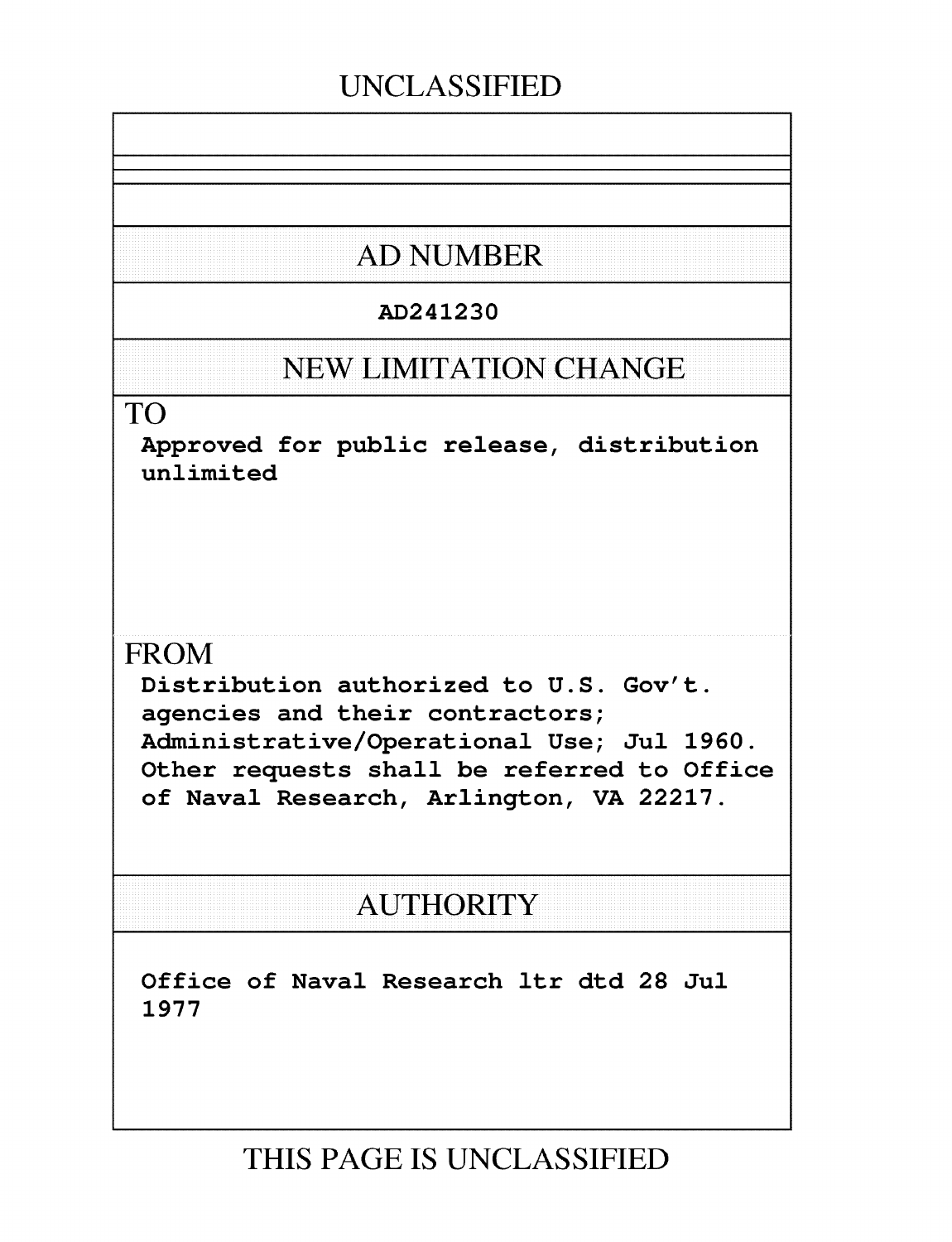

# AD241230

Reproduced by the

ARMED SERVICES TECHNICAL INFORMATION AGENCY ARLINGTON HALL STATION ARLINGTON 12, VIRGINIA



## UNCLASSIFIED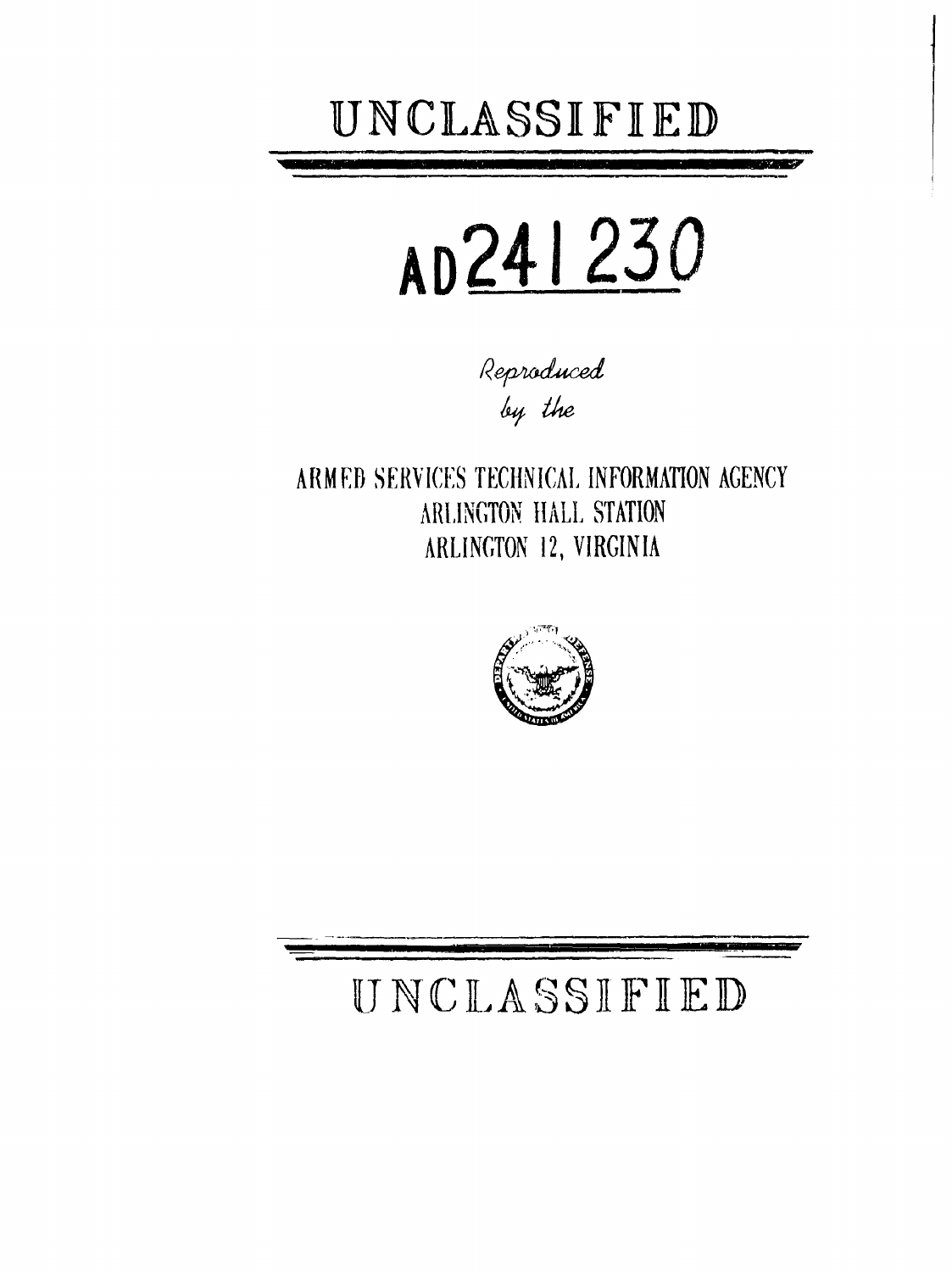NOTICE: When government or other drawings, specifications or other data are used for any purpose other than in connection with a definitely related government procurement operation, the U. S. Government thereby incurs no responsibility, nor any obligation whatsoever; and the fact that the Government may have formulated, furnished, or in any way supplied the said drawings, specifications, or other data is not to be regarded by implication or otherwise as in any manner licensing the holder or any other person or corporation, or conveying any rights or permission to manufacture, use or sell any patented invention that may in any way be related thereto.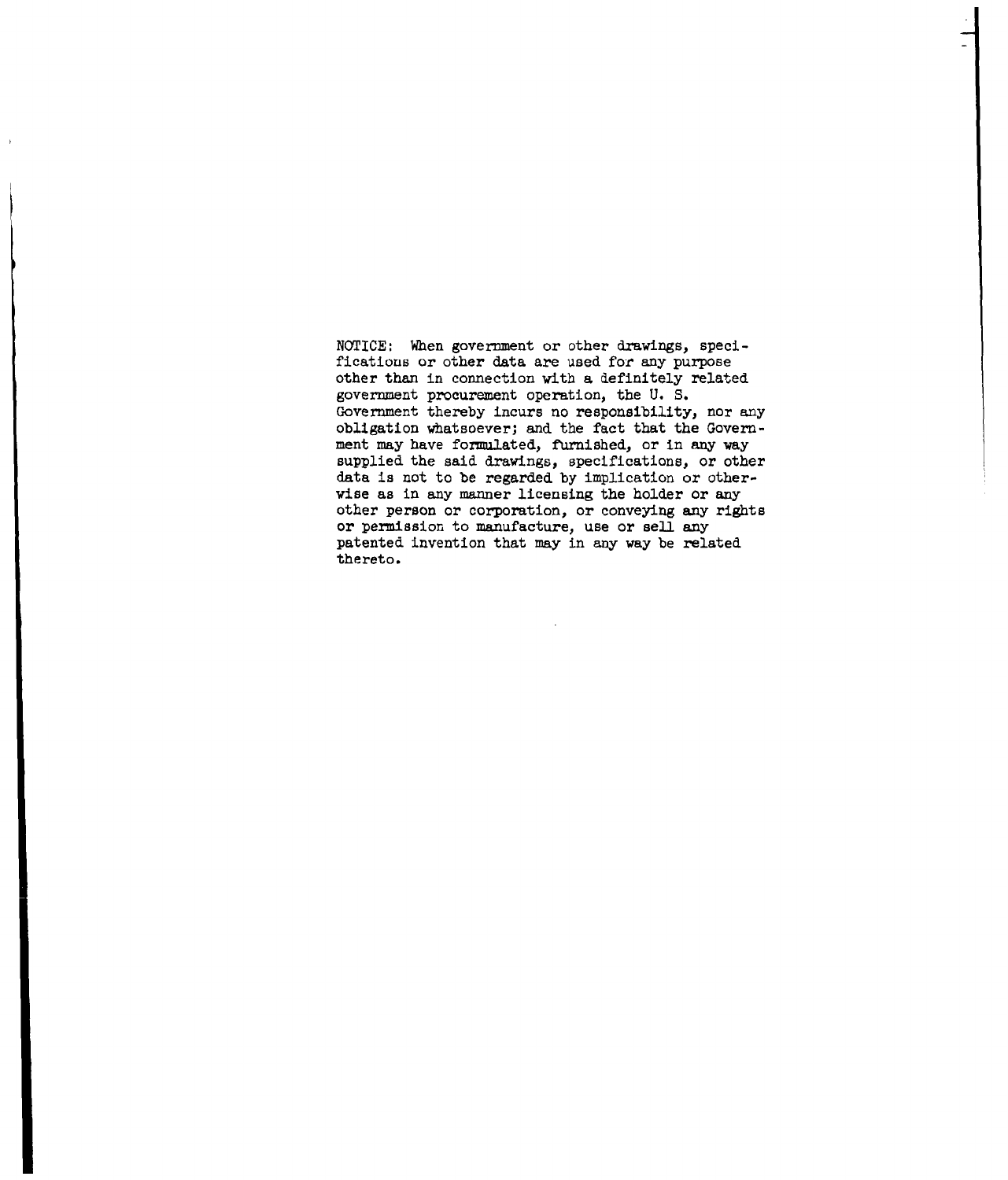

Reproduction in Whole or in Part is Permitted for any Purpose by the United States Government

**MASSACHUSETTS INSTITUTE** OF **TECHNOLOGY**

Deportment of Chemical Engineering Cambridge, Mass.

Division of Sponsored Research, Project 7476 July 15, 1960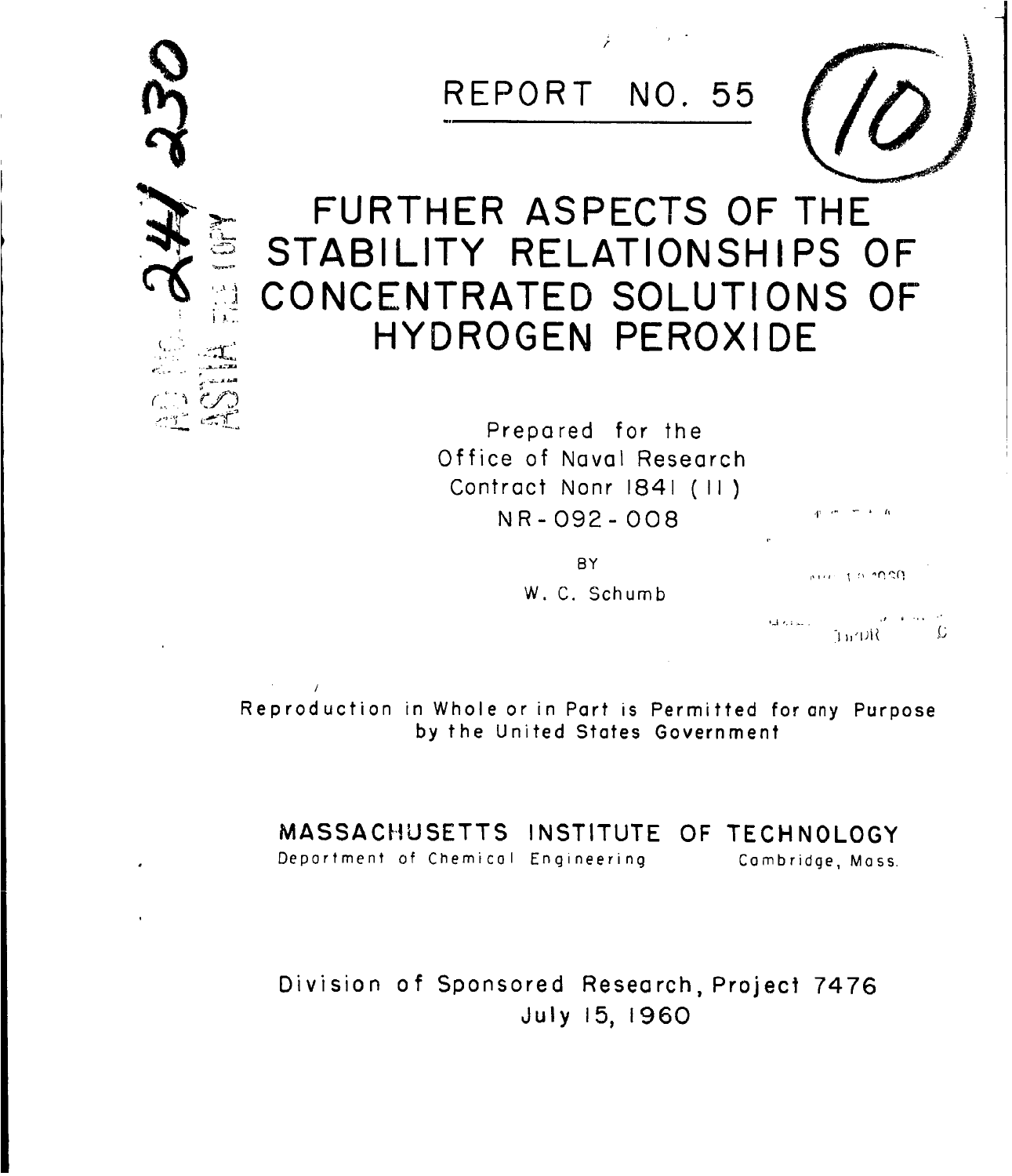#### REPORT **NO. 55**

## FURTHER **ASPECTS** OF THE STABILITY **RELATIONSHIPS** OF **CONCENTRATED SOLUTIONS** OF HYDROGEN PEROXIDE

Prepared for the Office of Naval Research Contract Nonr 1841 ( II) NR-092- 008

> **BY** W. C. Schumb

Reproduction in Whole or in Part is Permitted for any Purpose by the United States Government

MASSACHUSETTS INSTITUTE OF TECHNOLOGY

Deportment of Chemical Engineering Cambridge, Mass.

Division of Sponsored Research, Project 7476 July **15,** 1960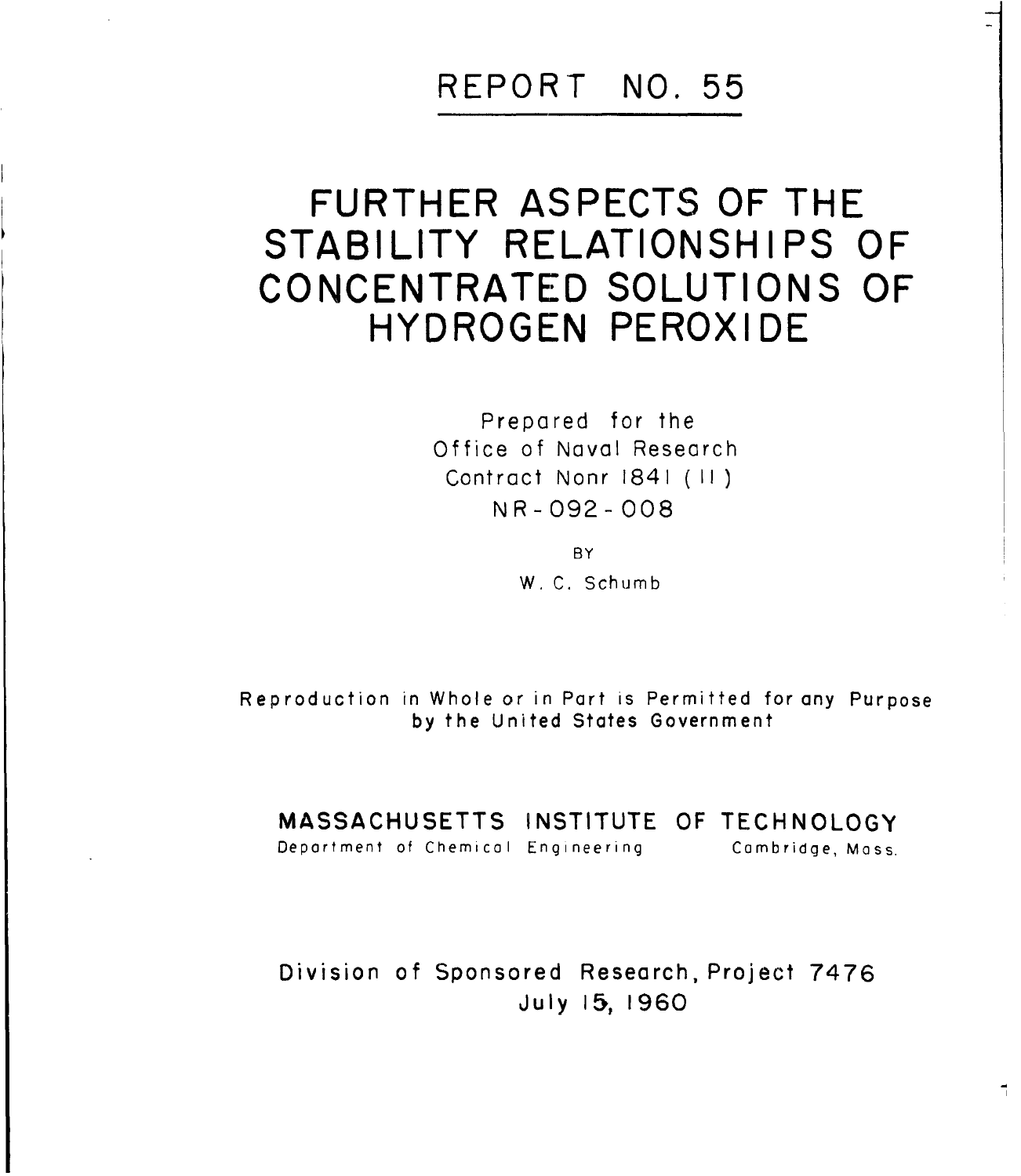The following account is intended to serve as a summary of some further aspects of studies conducted on the stability relationships of hydrogen peroxide solutions over the period subsequent to October 1957, when an account of stabilization procedures current at that time was presented.\*

The interpretation of some of the procedures applied in the stabilization of hydrogen peroxide solutions had been left in an inconclusive state In the earlier account; and for some of these aspects more definitive situations have since been attained.

Among these items may be mentioned the very fundamental question of the relationship of the decomposition rate of hydrogen peroxide solutions to the concentration of the solution, especially in the lower ranges of concentration. Some early experimental evidence had indicated that below about 40 wt. percent HaOa an increasingly sharp rise in the decomposition rate occurred with progressive dilution; other data indicated a nearly constant rate over the entire range of concentration. Furthermore, the effect of added stabilizers upon the rate of decomposition of hydrogen peroxide solutions of varying concentrations was not completely clear.

<sup>\*</sup> Schumb, *W. C.,* See Report No. 50, prepared for ONR under contract No. 184• **(11);** NR-092-008, Feb. 1957. Also see Ind. Eng. Chem., 49, 1759 (1957)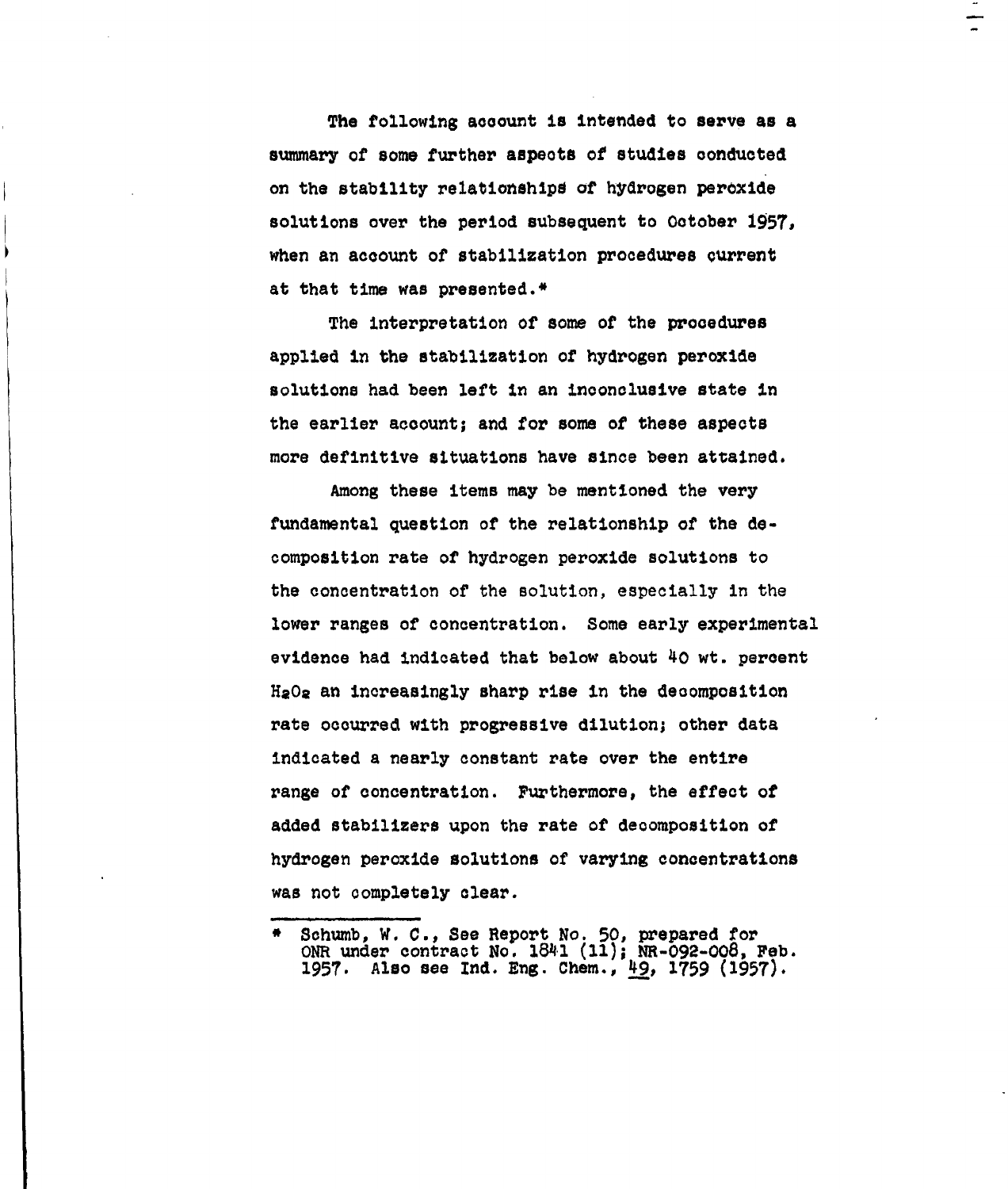In a careful series of measurements carried out in 1959, the rates of decomposition of hydrogen peroxide solutions were re-determined, starting with an original **90%** unstabilied solution. Special attention was given to the range of concentration below 30 wt. percent  $HeO<sub>2</sub>$ . The results are shown in the accompanying graph over the range 50-3 wt. percent H202. These data indicate conclusively that a definite increase in decomposition rate occurs at low concentrations. The rate found for the original **90%** solution was about 0.0015 wt. per cent per hr. at 50\*C. The lower concentrations were obtained by dilution with specially prepared water, which was distilled directly into the flask containing the hydrogen peroxide solution. The specific conductivity of the water, measured at **25\*C,** was 8.5 **x 10-7**  $ohm^{-1}$ .

The decomposition rate of the hydrogen peroxide solutions was found on dilution in this way to remain reasonably constant down to about 10-12 wt. percent  $H_2O_2$ ; below this point a marked increase was observed, so that at the lowest concentration measured (about 3 wt. percent H2Oa) the rate had tripled. It is believed that this behavior represents an intrinsic lessening in the stability of these most dilute solutions and is not caused by an accumulation of catalytic impurities introduced in the dilution process.

-2-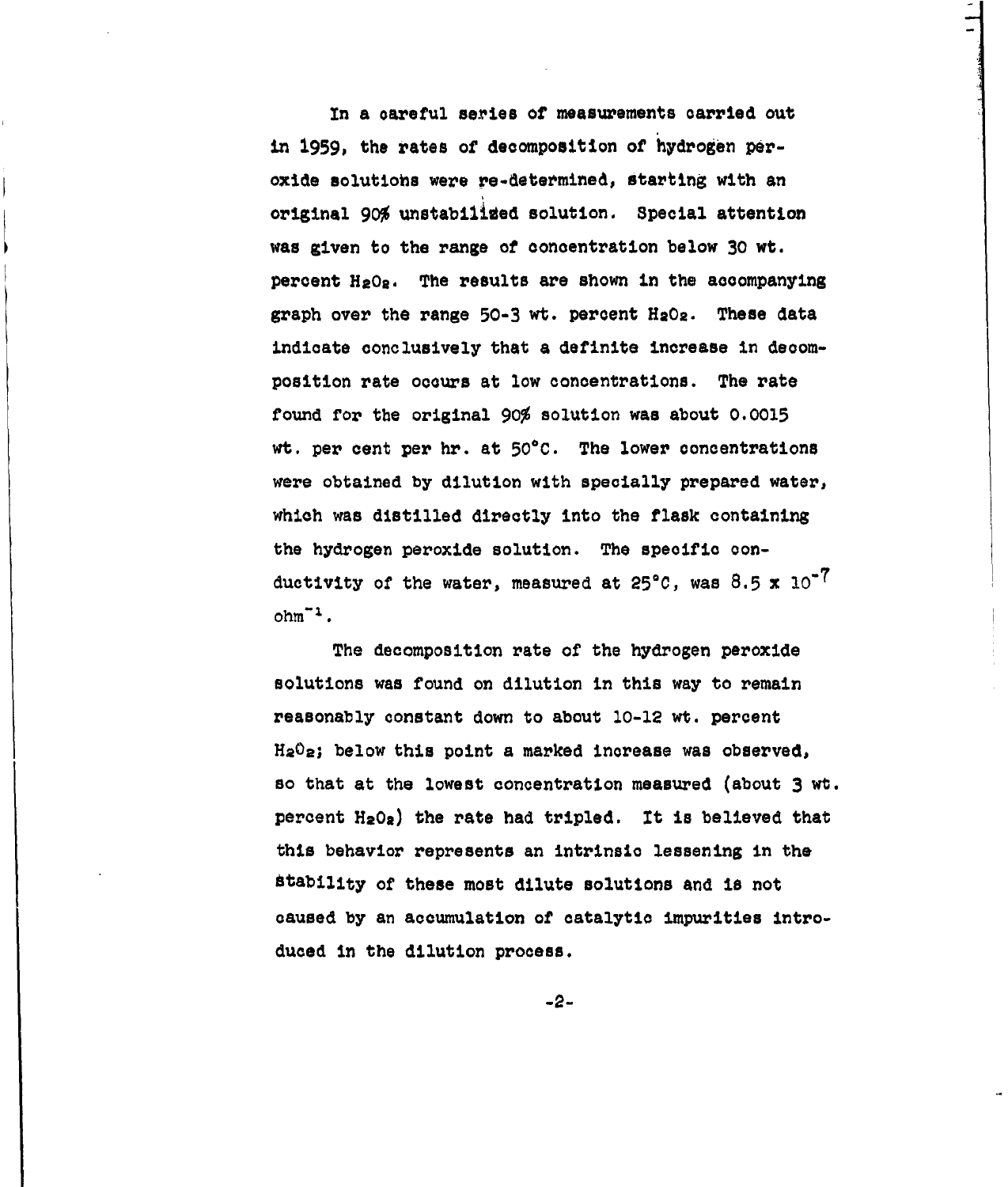In an attempt to convert concentrated hydrogen peroxide solutions to more dilute ones without the necessity of adding dilution Water, and thus opening the way to possible contamination, the catalytic decomposition on the surface of platinum was resorted to. In one experiment the peroxide solution was smoothly decomposed, so that the concentration fell in 12 days from about **95%** H20a down to about **15%;** however, the resulting dilute solution showed a disappointingly large rate of decomposition. It must be assumed that minute particles of platinum -- probably of colloidal dimensions -- are formed, and that their catalytic effect persists even after the platinum foil is withdrawn. This mode of dilution of the concentrated hydrogen peroxide solutions therefore had to be abandoned.

Temperature Coefficient of Decomposition Rate A common industrial laboratory practice used in estimating the relative stabilities of hydrogen peroxide solutions has been to employ an accelerated decomposition rate test at 100°C over a 24-hour or 48-hour interval. While suoh a procedure may be considered adequate for rough comparison purposes, it should be pointed out that the uncertainty which still exists in the temperature coefficient of the rate of decomposition of hydrogen peroxide solutions over the interval 50-100°C is such that conversion of the  $50^{\circ}$ C wt. percent H2O<sub>2</sub> decomposed per hour

"-3-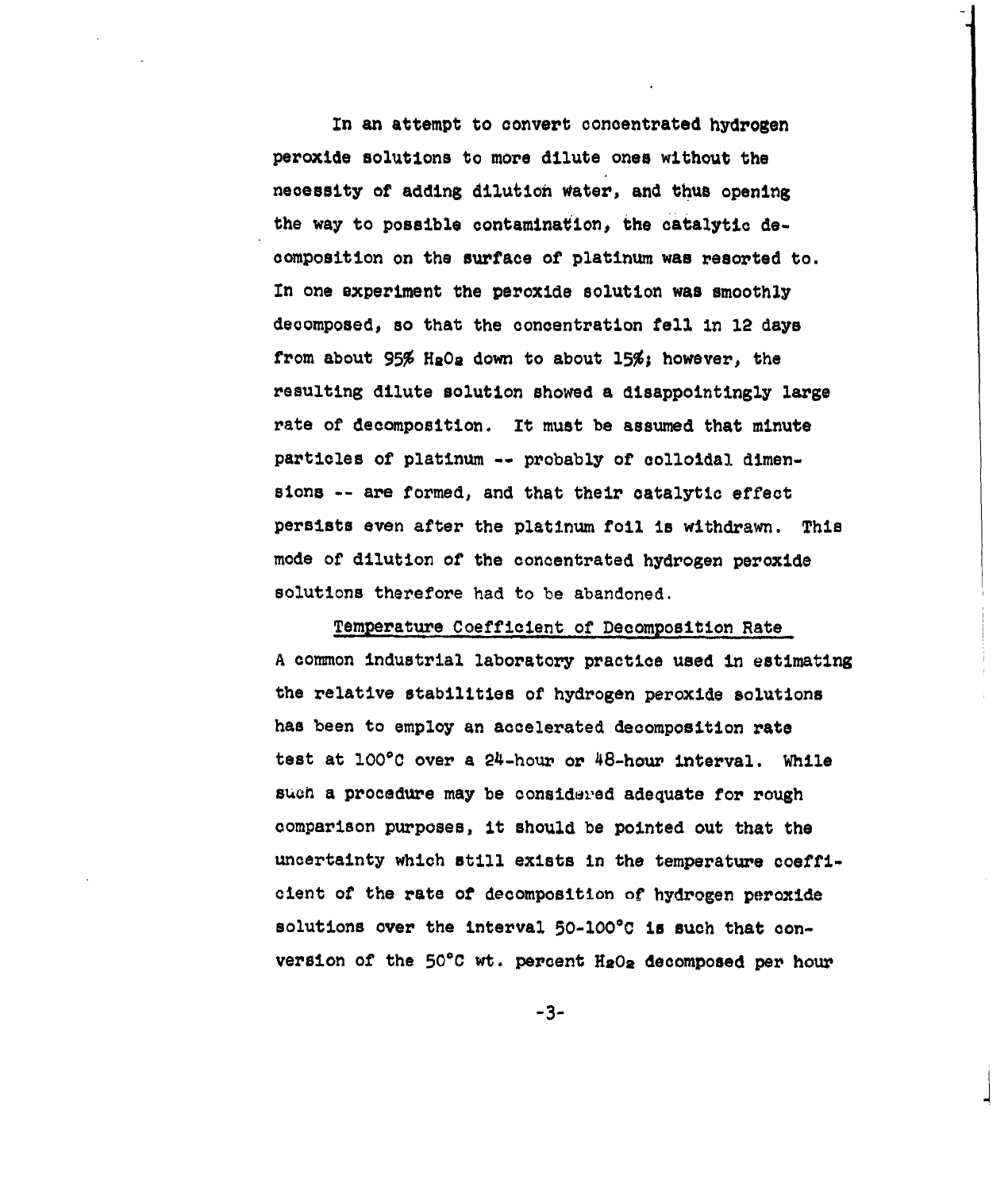to the 100°C/24 hr. basis may be expected to give only approximate agreement with the observed results at 100°C. Conversion factors variously estimated to lie between 800 and 1200 have been reported.

In a study of the relative effectiveness of inorganic stabilizers such as stannate and sodium pyrophosphate over an extended range of peroxide concentration (20 to **90%** H2Os), carried out with the purpose of discovering whether some stabilizers are more proficient than others over specific ranges of concentration, determinations were made of the rate of decomposition at <sup>50</sup> <sup>0</sup> C of a commercially available **90%** stabilized solution. of hydrogen peroxide, employed as received and known to contain not over 0.5 mg/l. of tin as stannate. The lower concentrations were obtained by dilution of the **90%** material with water of high purity. The pH values (taken at tenfold dilution) in all the samples fell between 5.5 and 6.5; no attempt was made to bring them to closer constancy. For comparitive purposes the amounts of sodium stannate tri-hydrate and of sodium pyrophosphate decahydrate added to the hydrogen peroxide solutions corresponded to 30 p.p.m. of elementary tin and 30 p.p.m. of  $PaO<sub>7</sub>$ <sup>4"</sup> ion.

The **reaults** of these measurements are shown graphically in the accompanying figure (Fig. 2). It will be

-4-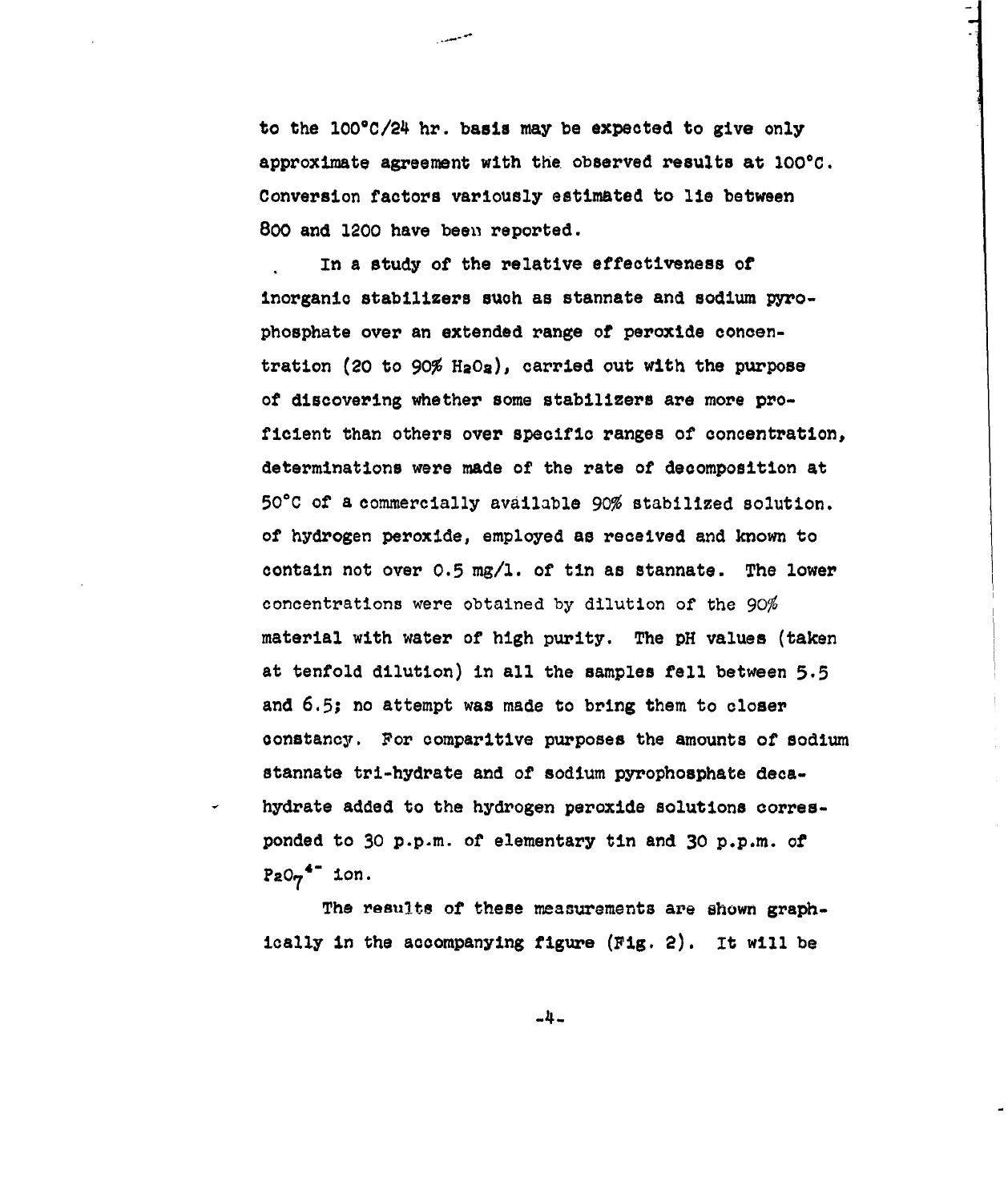seen that the two stabilizers used were adequate to hold the decomposition rate of the peroxide solution at a satisfactorily low value over the entire concentration range studied, with possibly a slight preference for the stannate in the lowest concentrations. The sample of unstabilized hydrogen peroxide, used as received without further purification, showed an increasing decomposition rate on dilution reaching tenfold that of the stabilized samples.

Although these results do not lead us to conclude that stabilizers may be more proficient over some specific ranges of peroxide concentrations than others; and although stannate and pyrophosphate appear to be nearly alike in their protective action in the present case, the sum total of evidence derived from stability studies under various conditions would indicate that stannate is more generally applicable and effective in its protective action than any other single additive.

Considerable attention has been given by various investigators to the question of the compatibility of materials of construction employed in fabricating long-term storage containers for concentrated hydrogen peroxide, such as tanks, drums, etc. Conventionally, aluminum of purity at least 99.6% has been found acceptable for this purpose, although lacking a desirable degree of mechanical strength.

 $-5-$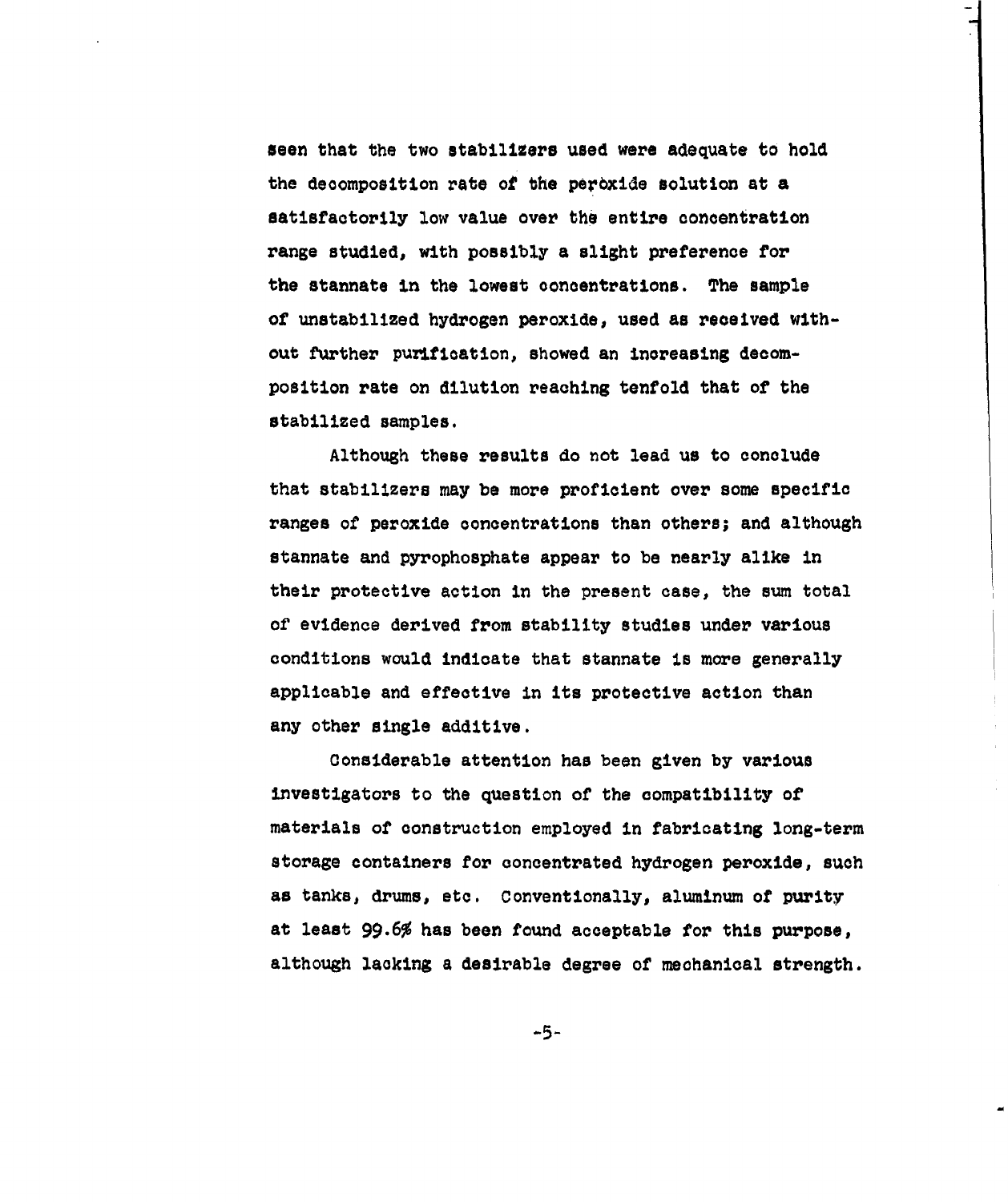In order to improve the compatibility of the metal with hydrogen peroxide solutions, various conditioning agents have been utilized upon the inner surfaces of the containers, such as concentrated nitric acid or phosphoric acid.

In connection with this subject several series of room temperature tests were carried out over a ninemonths' period in order to observe the extent to which corrosion of steel and of aluminum may take place in various concentrations of hydrogen peroxide. In these tests conditioned steel rod and sheet aluminum samples were completely Imiersed In solutions of hydrogen peroxide of known concentration and allowed to stand at room temperature.

From the results of these tests it may be concluded that the addition of hydrogen peroxide in low concentrations -- from 0.1% to **10%** -- inhibits the corrosion and rusting of steel for periods of time which are dependent upon the peroxide concentration. At still higher peroxide concentrations  $(e.g., 20\frac{g}{g} H_2O_g)$  the marked catalytic decomposition of the hydrogen peroxide in the presence of the steel would place a limit upon the inhibiting effect of the peroxide upon the corrosion of the metal.

In the case of the aluminum sheet, corrosion of the metal was apparent in a single day when the lowest

-6-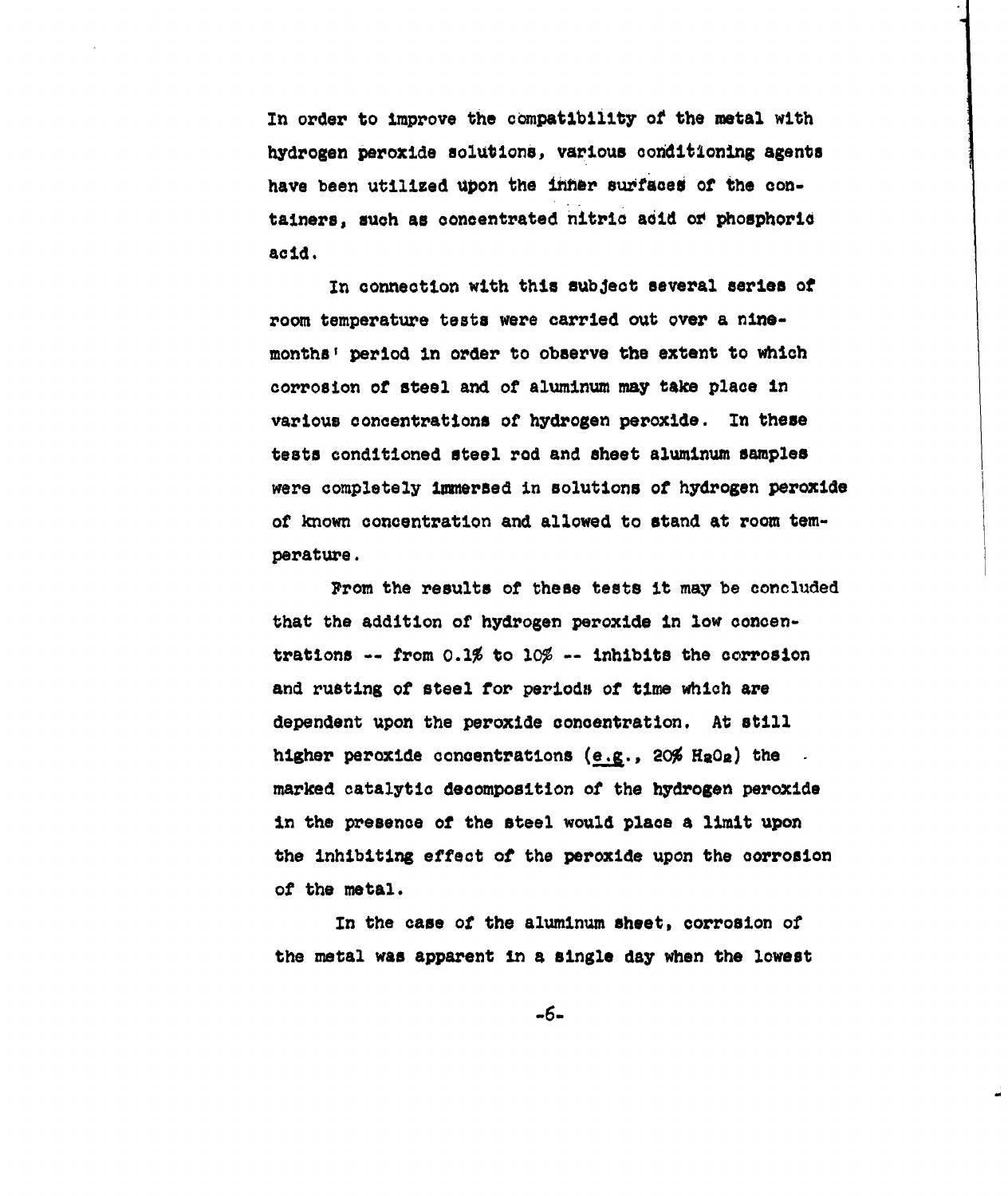concentration of hydrogen peroxide --  $0.1\%$  H<sub>2</sub>O<sub>2</sub> -was used; but as the percentage of hydrogen peroxide rose, the corrosion lessened, until at  $10\%$  H<sub>2</sub>O<sub>2</sub> it stopped completely.

Addition of small proportions(such as **0.1** gm. per liter) of a stabilizer such as sodium stannate trihydrate, to the solution was found to contribute to the inhibiting action of the peroxide against corrosion of the steel samples. This effect may have been due, at least in part, to the protective action of the increased pH caused by the addition of stannate.

In all of the aluminum test samples in which hydrogen peroxide and the stabilizer were present, a white precipitate was observed to form after a variable period of time; but not unless both peroxide and stabilizer were employed, leading to the conclusion that hydrolysis of the stannate was involved in the precipitation process.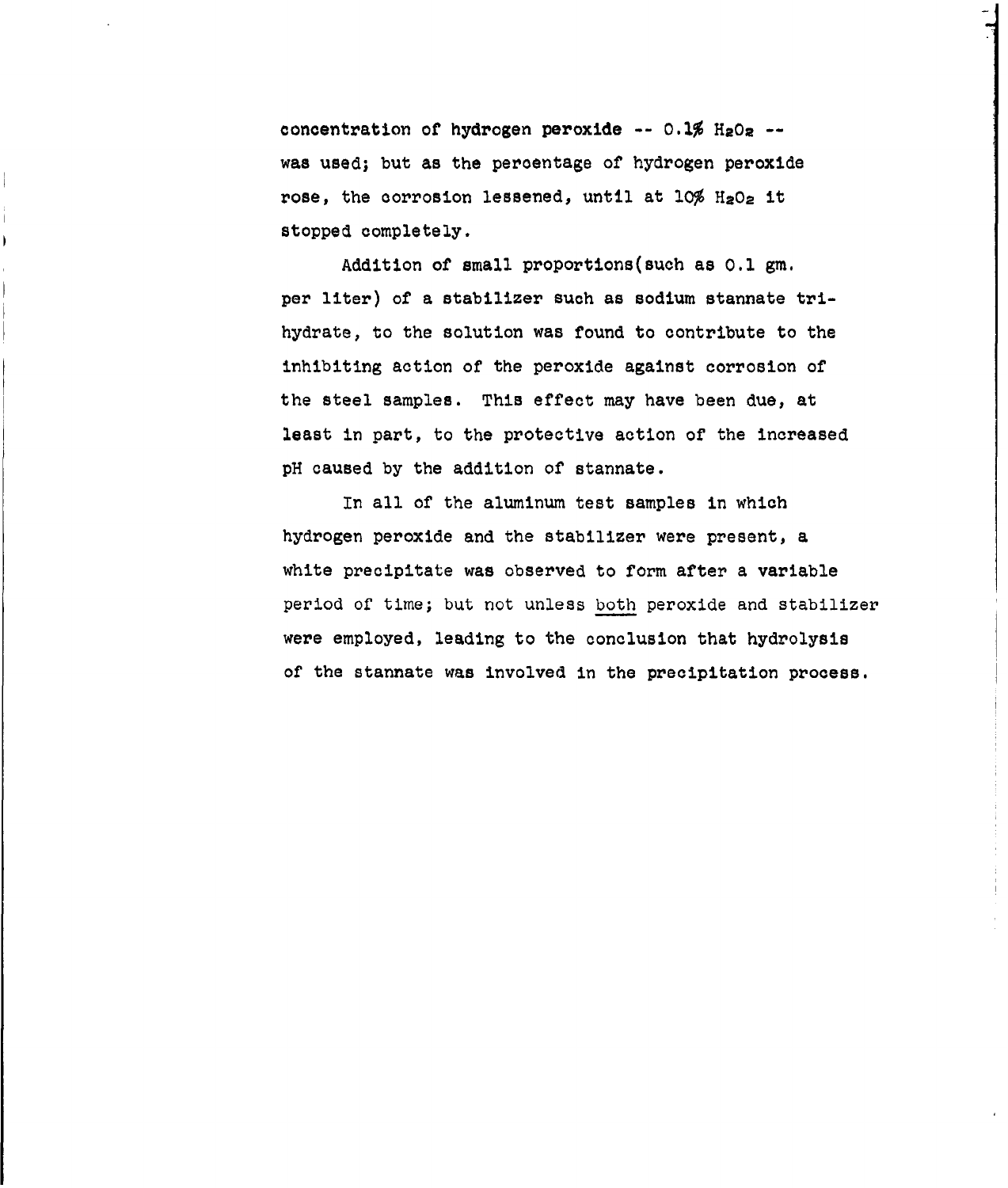

FIG. 1 DECOMPOSITION RATE VS CONCENTRATION OF H2O2 50°C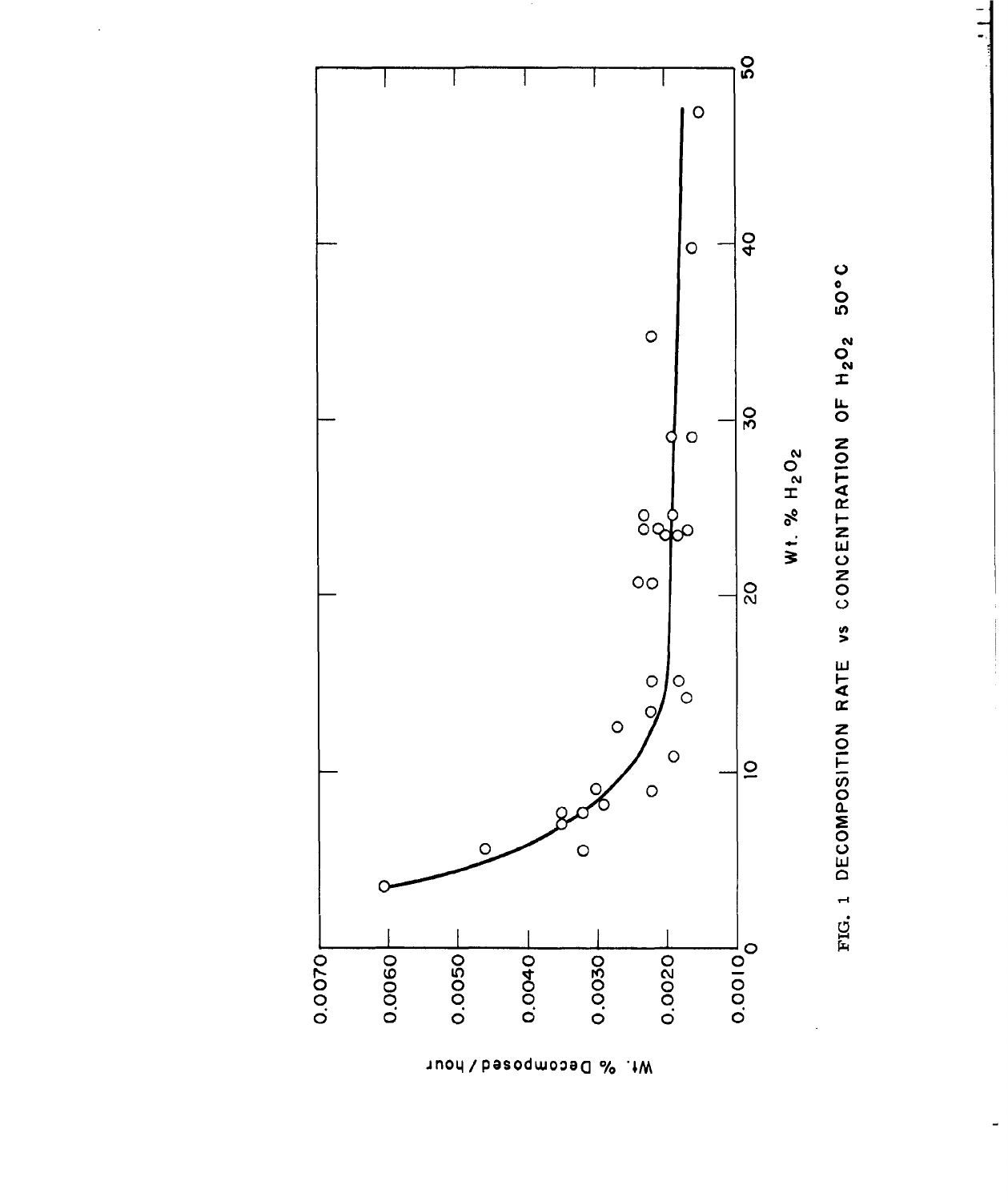

FIG. 2 DECOMPOSITION RATE vs. H<sub>2</sub>O<sub>2</sub> CONCENTRATION IN PRESENCE OF DIFFERENT STABILIZERS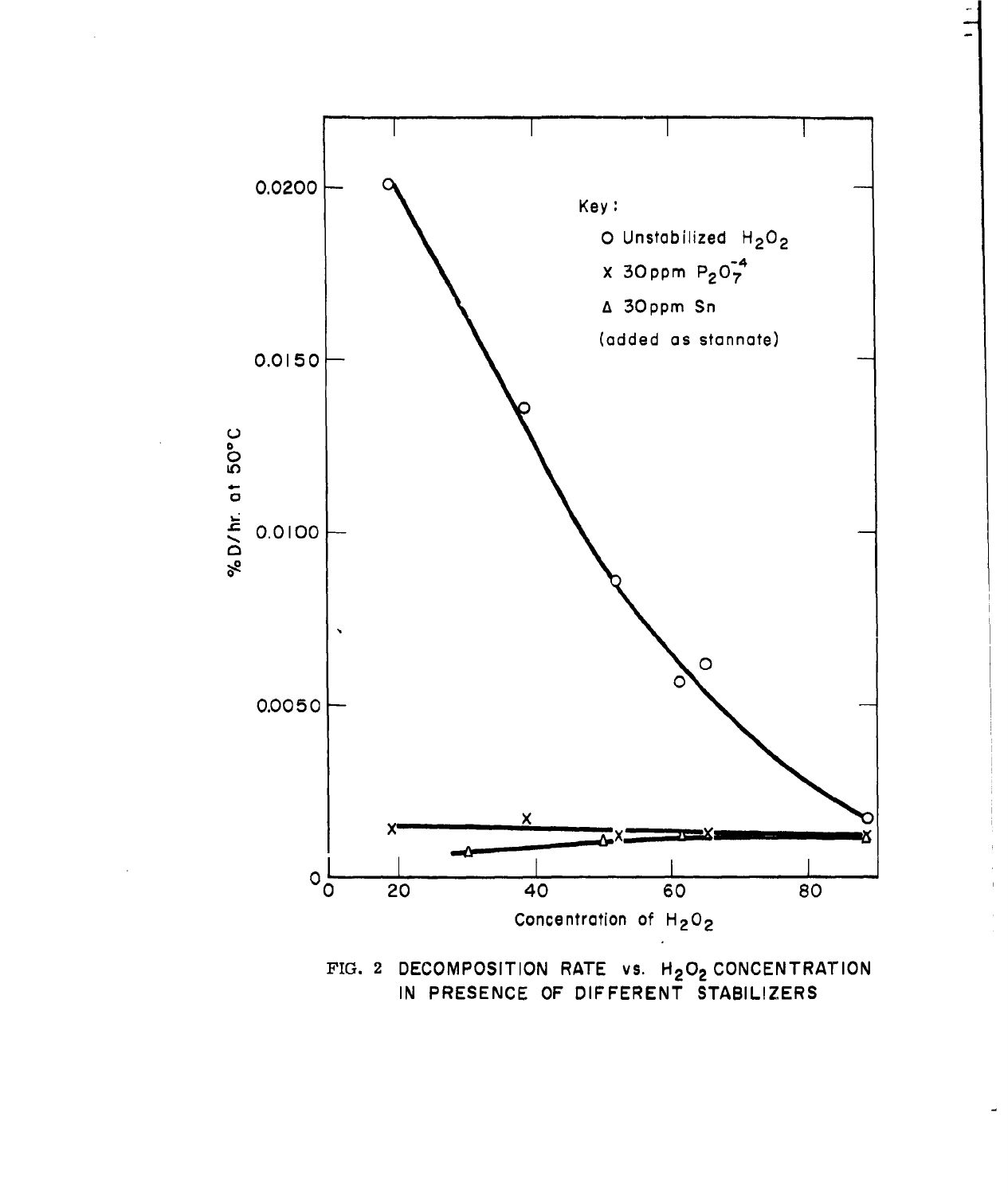#### DISTRIBUTION LIST

 $\frac{1}{\sqrt{2}}$ 

ب

 $\sim$ 

 $\sim$   $\sim$ 

CONTRACT Nonr 1841(11)<br>STABILITY AND REACTION STUDIES<br>OF KYDROGEN PEROXIUE

Massachusstts Institute of Technology<br>Cambridge, Massachusetts

| Addressee                                                                                                                                       | Transmitted Via            | Wamber of<br><u>. Comer .</u> | Addressee                                                                                                                                   | Transmitted Via                                                                         | Number of<br><b>SORICE</b> |
|-------------------------------------------------------------------------------------------------------------------------------------------------|----------------------------|-------------------------------|---------------------------------------------------------------------------------------------------------------------------------------------|-----------------------------------------------------------------------------------------|----------------------------|
| Committee on Guided Missiles<br>commutes on our<br>contract the Beoretary of Defense (R&D)<br>Room 3D-125, The Pentagon<br>Weshington 25, D. C. |                            |                               | Technical Library<br>Atomic Energy Commission<br>1901 Constitution Avenue                                                                   |                                                                                         |                            |
| Chief of Staff, U. S. Air Force                                                                                                                 |                            | 1                             | Washington 25, D.C.<br>Attn: Mr. B. M. Fry                                                                                                  |                                                                                         | ı                          |
| The Pentagon<br>Washington 25, D. C.<br>Attn: DCS/D., APDRD-AC-2<br>DCS/D., APOP-00                                                             |                            | ł                             | Commandant of the Marine Corps<br>Headquarters U. S. Marine Corps<br>Washington 25, D. C.<br>Attn: G-4 (Ordnance)                           |                                                                                         | ı                          |
| Commanding General<br>Air Naterial Command<br>Wright-Patterson Air Force Base                                                                   |                            |                               | Commander<br>Operational Development Force<br>U. S. Naval Base<br>Norfolk 11, Virginia                                                      |                                                                                         | 1                          |
| Dayton, Ohio<br>Attn: MCREXP<br><b>WCLPR-4</b>                                                                                                  |                            | 2<br>2                        | Office, Assistant Chief of Staff (G-4)<br>Research and Development Division                                                                 |                                                                                         |                            |
| Chief, Bureau of Aeronautics<br>Department of the Navy<br>Vashington 25, D. C.                                                                  |                            |                               | Department of the Army<br>The Pentagon<br>Washington 25, D.C.                                                                               |                                                                                         | 1                          |
| Attn: RD-4<br>SI-532                                                                                                                            |                            | $\frac{1}{1}$                 | Convair Scientific Research Laboratory<br>5001 Kea rney Villa Road<br>San Diego 11, California                                              |                                                                                         |                            |
| Chief, Bureau of Ordnance<br>Department of the Navy<br>Washington 25, D. C.                                                                     |                            |                               | Attn; Mr. A. L. Berlad                                                                                                                      |                                                                                         | (unclass, only)            |
| Attn: Reda<br>lie?<br>Re24                                                                                                                      |                            | 3<br>į                        | Commanding Officer<br>U. S. Naval Underwater-Ordnance Station                                                                               |                                                                                         |                            |
| Chief, Bureau of Ships<br>Department of the Navy                                                                                                |                            |                               | Newport, Rhode Island<br>Naval Inspector of Ordnance                                                                                        |                                                                                         | 2                          |
| Washington 25, D.C.<br>Attn: Code 342<br>Code 430                                                                                               |                            |                               | Electric Boat Company<br>Groton, Connecticut                                                                                                |                                                                                         | 1                          |
| Code 520<br>Code 533                                                                                                                            |                            | $\frac{1}{1}$                 | United States Naval A-ademy<br>Head of Department of Electrical Engineering                                                                 |                                                                                         |                            |
| Code 519                                                                                                                                        |                            | $\frac{1}{1}$                 | Annapolis, Maryland                                                                                                                         |                                                                                         | 1                          |
| U. S. Naval Air Rooket Test Station<br>Lake Demmark<br>Dover, New Jersey<br>Attn: Dr. T. Rhinehardt                                             |                            | 1                             | Director<br>Office of Naval Research Branch Office<br>495 Summer Street<br>Hoston 14, Massachusetts                                         |                                                                                         | 2                          |
| Commander<br>Naval Air Material Center<br>Philadelphia 12, Pennsylvania                                                                         |                            | ı                             | Director<br>Office of Naval Research Branch Office<br>346 Broadway<br>New York 13, New York                                                 |                                                                                         | ı                          |
| Comander<br>U. S. Naval Air Missile Test Center<br>Point Mugu, California                                                                       |                            | 1                             | Director<br>Office of Naval Research Branch Office<br>1000 Geary Street                                                                     |                                                                                         |                            |
| <b>Connander</b><br>U. S. Naval Ordnance Test Station                                                                                           |                            |                               | San Francisco, 9, California                                                                                                                |                                                                                         | ı                          |
| Inyokern, California<br>P. O. China Lake California<br>Attn: Reports Unit<br>Code 4012                                                          |                            | $\frac{1}{1}$                 | <b>Director</b><br>Office of Suval Research Branch Office<br>1030 Groen Street<br>Pasadena, California                                      |                                                                                         | 1                          |
| Director                                                                                                                                        |                            |                               | Director<br>Office of Naval Research Branch Office                                                                                          |                                                                                         |                            |
| Nitional Advisory Committee for Aeronautics<br>1724 F Street, N. W.<br>Washington 25, D. C.<br>Attn: Mr. C. H. Helms                            |                            | 2                             | Tenth Floor<br>The John Crerar Library Building<br>86 East Randolph Street<br>Chicago 1, Jilinois                                           |                                                                                         |                            |
| Director, U. S. Naval Research Laboratory<br>Office of Naval Research, Anacostia                                                                |                            |                               | Officer-in-Charge                                                                                                                           |                                                                                         | 1                          |
| Washington 25, D.C.<br>Attn: Code 3280<br>Code 2000                                                                                             | $(1f$ classified only $1)$ | ţ                             | Office of Naval Research<br>Navy No. 100<br>Plact Post Office<br>Mew York, New York                                                         |                                                                                         | 2                          |
| Chief of Naval Research<br>Department of the Navy<br>Weshington 25, D.C.<br>Attn: Code 426                                                      | (if classified 13)         | 3                             | Commanding General<br>Air Research & Development Command<br>R. O. Box 1995<br>Raltimore 3, Maryland<br>Raltimore 3, Maryland<br>Attn: RDRRC |                                                                                         |                            |
| Commanding Officer<br>Prankford Arsenal                                                                                                         |                            |                               |                                                                                                                                             |                                                                                         | 1                          |
| Philadelphia 37, Pennsylvania<br>Attn: Fire Control Division                                                                                    |                            | 1                             | Dr. Martin Kilpatrick<br>Department of Chemistry<br>Illinois Institute of Technology                                                        | If classified via:<br>Director<br>Office of Naval Research Branch Office<br>Tenth Floor |                            |
| Superintendent<br>U. S. Naval Postgraduate School<br>Monterey, California                                                                       |                            |                               | 3300 Federal Street<br>Chicago 16, Illinois                                                                                                 | The John Crerar Library Bldg.<br>Chicago 1, Illinois                                    |                            |
| Commander                                                                                                                                       |                            | 1                             | State Engineering Experimental<br><b>Station</b>                                                                                            | Bureau of Ships Code 620<br>Department of the Navy<br>Washington 25, D.C.               |                            |
| Air Force Office of Scientific Research<br>Air Research and Development Command                                                                 |                            |                               | Georgia Institute of Technology<br>Atlanta, Georgia                                                                                         |                                                                                         | 1                          |
| Washington 25, D. C.<br>Attn: SRDC                                                                                                              |                            | 1<br>(Unclass. only)          | Applied Physics Laboratory<br>Johne Hopkins University<br>Silver Spring, Maryler                                                            | Maval Inspector of Ordnance<br>Applied Physics Lab                                      |                            |
| Naval Ordnance Leboratory, White Oak<br>Silver Spring 19, Maryland<br>Attn: The Library, Hoom 1-333                                             |                            |                               | Attn: Dr. Dwight E. Gray                                                                                                                    | ms Hopkins University<br>8621 Georgia Avenue<br>Silver Spring, Maryland                 | 1                          |
| Commanding General<br>AAA and OM Center                                                                                                         |                            | ÷                             | Bell Aircraft Corporation<br>Niagara Falls, New York<br>Attn: Mr. R. B. Poster                                                              | U. S. Air Porce<br>Plant Representative<br>Niagara Falls, New York                      | 1                          |
| Fort Bliss, Texas<br>Chief of Naval Operations                                                                                                  |                            | 1                             | Consolidated-Vultes Airoraft Corp.                                                                                                          | Bursau of Aeronauties<br>Representative                                                 |                            |
| Department of the Navy<br>Vashington 25, D. C.<br>Attn: $0p-51$                                                                                 |                            | ı                             | San Diego 12, California<br>Attn: Nr. J. V. Naimh                                                                                           | Consolideted=Vultee<br>Aircraft Corp.<br>San Diego 12, California                       | 1                          |
| U. S. Army Chemical Marfers Laboratories<br>Army Chemical Center                                                                                |                            |                               | Douglas Aircraft<br>3000 Ocean Blvd.                                                                                                        | District Chief<br>Los Angeles Ordnance District                                         |                            |
| Maryland<br>Commanding Officer                                                                                                                  |                            | ı                             | Santa Monica, California<br>Attn: Mr. E. P. Burton                                                                                          | 35 No. Raymond Ave.<br>Pasadena 1, California                                           |                            |
| USS Norton Sound (AVM-1)<br>o/o Plest Post Office<br>Sen Francisco, California                                                                  |                            | 1                             | Rand Corporation<br>1500 Fourth Street<br>Santa Monica, California<br>Attr: Mr. F. R. Collbohm                                              | Chief, Los Angeles AFPFO<br>155 West Washington Blvd.<br>Los Angeles 54, California     |                            |
| Commanding General<br>White Sands Proving Ground<br>Les Cruces, New Mexico                                                                      |                            | 1                             |                                                                                                                                             |                                                                                         | 1                          |